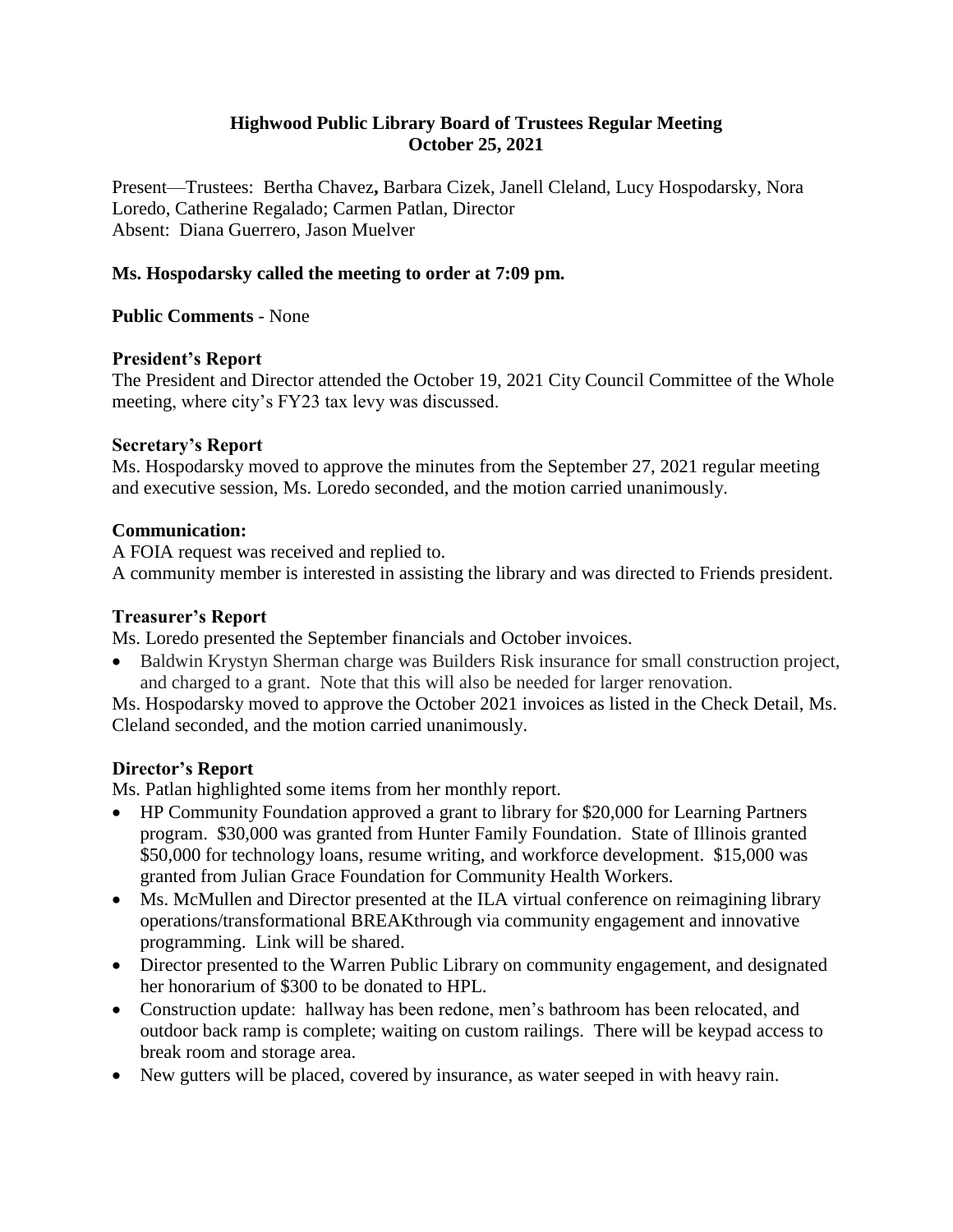- Final renderings are being developed for the large construction project, and the budget is being finalized, completely separating the funding sources. The DCEO grant will be submitted by Friday.
- CDW and Windelco are providing a technology quotation.
- The Director presented at the local Rotary Club and other Rotary Clubs also are interested.
- Sewer issues persist, including backups Saturday and Monday. Plumbers have said they can no longer rod to the street as before, so situation is worsening with a possible shift to the issue being underground.
- Staff attended a cultural awareness workshop for professional development.
- A group from the Bahai temple is also interested in supporting the library.
- 2 local businesses have grants confirmed with Back to Business so far, totaling \$30,000.
- Director is attending the Field Museum networking event Saturday as a library donor guest.
- A patron who uses NSSRA asked if library could partner with NSSRA to offer classes. Coincidentally NSSRA also has a new building with WB Olsen.

## **Committee Reports**

#### Finance: meeting tomorrow

Building and Grounds: received donation of entrance pots and an offer to take care of pots for each season from Dora Narita.

Technology: all invoices received from Technology contractor

Policy: ALA revised 2 policies, adding a  $7<sup>th</sup>$  bullet on privacy rights in the Bill of Rights, and adding a point on dignity, diversity, and inclusion to Code of Ethics. Committee met to develop procurement standards as required by DCEO grant. Our contractor is responsible for applying those standards to sub-recipients or sub-contractors, and this should be part of the contract addendum terms. Personnel policy will be approved next month.

## **New Business**

Ms. Regalado moved to approve the revised ALA Bill of Rights and Code of Ethics policies and retain the existing ALA policies on Core Values, Electronic Access, Filtering, Freedom to Read, and Freedom to View. Ms. Hospodarsky seconded and the motion carried unanimously.

A new FOIA policy based on Skokie's library, developed by Ms. Wigodner, will be deferred for further review.

Ms. Regalado moved to approve the 2022 Library Closure Calendar, Ms. Cleland seconded, and the motion carried unanimously.

Ms. Regalado moved to approve the Retention and Disposal Policy, Purchasing and Procurement Policy, Fixed Assets Policy, and Fraud Awareness and Whistleblower Policy. Ms. Cleland seconded and the motion carried unanimously.

Ms. Regalado moved to remove the Authority to Spend policy as it has been contained within the Purchasing and Procurement Policy. Ms. Hospodarsky seconded and the motion carried unanimously.